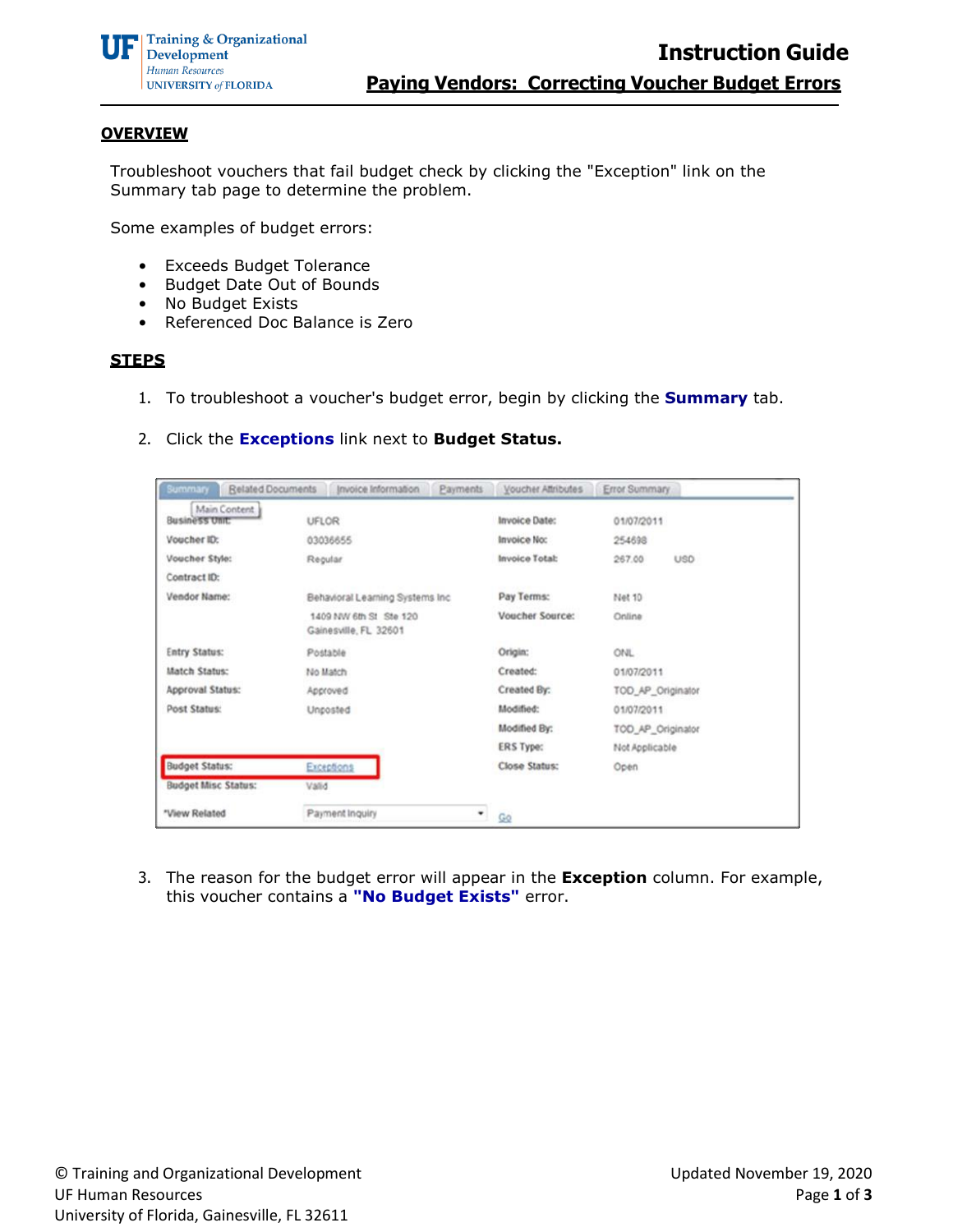

# **Navigation**

**NavBar Icon > Main Menu > Financials > Commitment Control > Review Budget Check Exceptions > Accounts Payable > Voucher**

| Voucher Exceptions                       | Line Exceptions           |                               |                                                                           |                    |   |                           | New Window (?) Help                                        | Custo |
|------------------------------------------|---------------------------|-------------------------------|---------------------------------------------------------------------------|--------------------|---|---------------------------|------------------------------------------------------------|-------|
| <b>Business Unit:</b>                    | <b>UFLOR</b>              |                               | 03036655周<br>Voucher ID:                                                  |                    |   |                           |                                                            |       |
| *Exception Type:<br><b>Maximum Rows:</b> | Error.                    | 100                           | <b>Override Transaction</b><br>$\blacktriangledown$<br>More Budgets Exist | 6                  | 呍 | Y <sub>Q</sub>            |                                                            |       |
| Search                                   |                           |                               | Advanced Budget Criteria                                                  |                    |   |                           |                                                            |       |
| <b>Budgets with Exceptions</b>           |                           |                               |                                                                           |                    |   |                           | Customize   Find   View All   2   Hill First 1-2 of 2 Last |       |
| Budget Override                          | <b>Budget Chartfields</b> | $\left  \overline{1} \right $ |                                                                           |                    |   |                           |                                                            |       |
| <b>Details</b>                           | <b>Business Unit</b>      | Ledger<br>Group               | Exception                                                                 | <b>More Detail</b> |   | Override<br><b>Budget</b> | Transfer                                                   |       |
| $\bigoplus$                              | UFLOR                     | APPROP                        | No Budget Exists                                                          | More Detail        |   |                           | Go To  肩                                                   |       |

**No Budget Exists Error -** This occurs in two categories, Grants and Non Grants:

**Grants** – The No Budget Exists error on a grant transaction occurs most often when the department charged on a distribution does not match the department in which the grant budget was entered.

### Corrective Action:

- 1. Run the **UF\_GM\_GRANT\_DATES\_CF\_BY\_PROJ** query to identify the department, grant dates and correct ChartFields to be specified.
- 2. Change the voucher distribution department and re-budget check the transaction

**Non-Grant** – The No Budget Exists error on a non-grant transaction typically occurs when no budget has been established for the ChartField combination you have entered on the voucher.

#### Corrective Action:

1. Validate the Fund/Dept/Source of Funds/Flexfield ChartFields, then check to make sure a cash deposit has been posted or an auxiliary budget established for the ChartField combination

**Exceeds Budget Tolerance Error** – This error occurs when the voucher exceeds the spending authority of the cost center identified in the distribution.

#### Corrective action:

- 1. Locate alternate funding source
- 2. Complete a Budget Transfer
- 3. Go to the **myUFL Financial Systems Upgrade: Budget & KK** toolkit at <http://www.hr.ufl.edu/training/myUFL/toolkits> for instruction guides on budget transfers.

© Training and Organizational Development UF Human Resources University of Florida, Gainesville, FL 32611